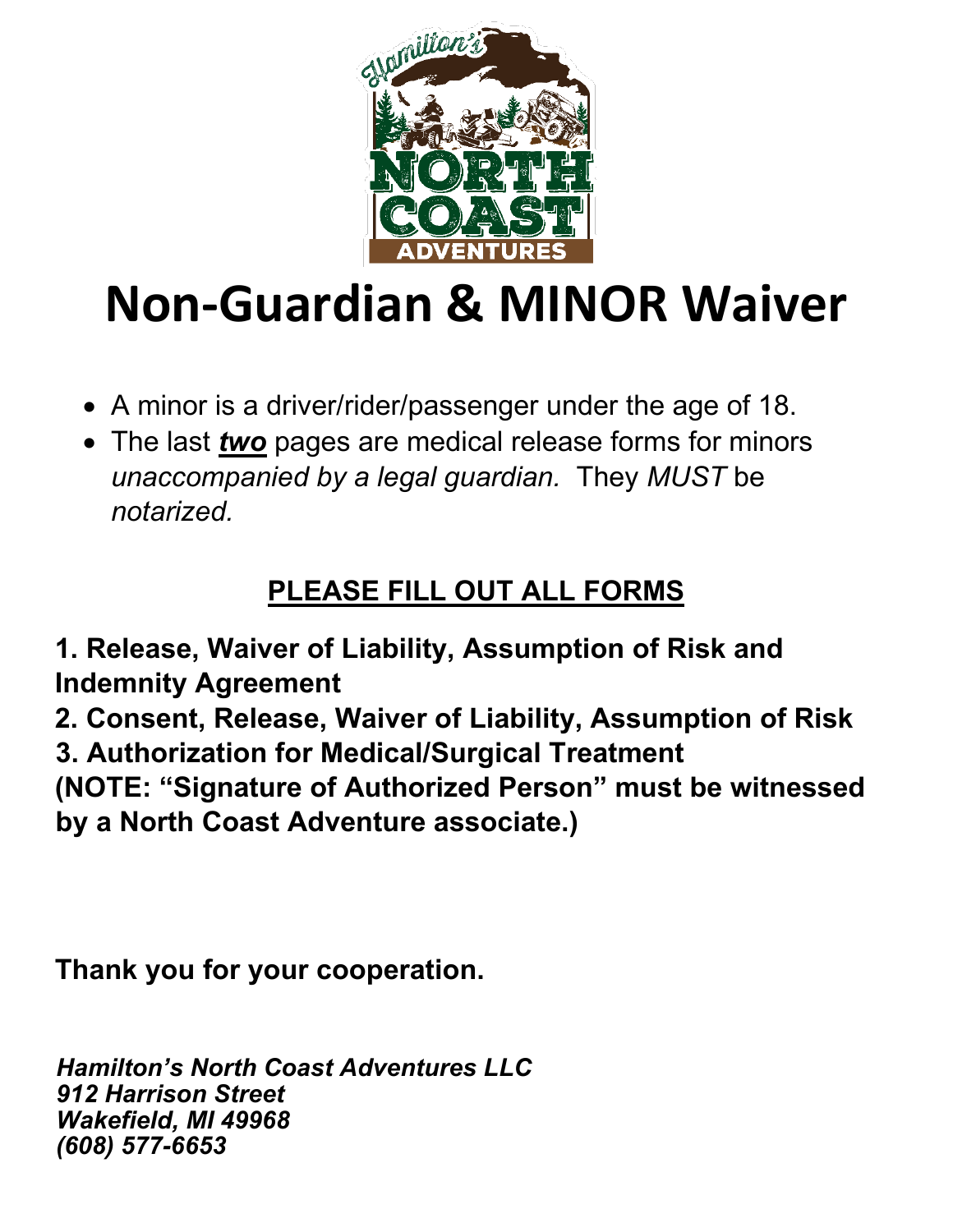In consideration of receiving from "**HAMILTON'S NORTH COAST ADVENTURES LLC**" permission to enter upon the premises of this off-road facility, the receipt of such permission being hereby acknowledged, and in further consideration of receiving permission to participate, as either a lessee of machinery and equipment, driver, mechanic, owner, attendant, participant, spectator, bystander, child, spouse, relative or in any other capacity, in any off-road driving, as either a lessee, driver, passenger or spectator, riding or race event held at these premises, each of the undersigned hereby releases "**HAMILTON'S** 

**NORTH COAST ADVENTURES LLC** (the Releasees), and their officers, directors, agents servants employees and licensees and any licensed promoter, and their agents, officers, servants, and employees, of and from any and all liability, claims, demands, actions and causes of action whatsoever, arising out of or related to any loss, damage or injury, including paralysis and death, that may be sustained by any or each of the undersigned, leased to, owned by, sanctioned by, or under the control of supervision of "**HAMILTON'S NORTH COAST ADVENTURES LLC**", or en route to or from these premises, or any other premises owned, leased to or under the control or supervision of "**HAMILTON'S NORTH COAST ADVENTURES LLC**" **which release includes the negligence acts of omission or commission of said entities and their officers, directors, agents, servants, employees and licensees**.

**Each of the undersigned being duly aware of the risks and hazards inherent upon entering said premises and/or in participating in or watching any of the events, races, or driving held at said premises, hereby elects voluntarily to enter upon said premises, knowing their present condition and knowing that said condition may become more hazardous and dangerous during the time that each of the undersigned is upon the same premises. Each of the undersigned hereby voluntarily assumes all risks of loss, damage or injury, including paralysis or death, that may be sustained by any or each of the undersigned, or any property of any or each of the undersigned while in, on or upon the premises including but not limited to any loss, damage or injury caused as a result of or by the negligence of "HAMILTON'S NORTH COAST ADVENTURES LLC**"**, and their officers, directors, agents, servants, employees and licensees.** 

I certify that the vehicle/machine I bring to this facility is/are lawfully registered, inspected and insured and that I have no knowledge of any condition that might render the vehicle/machine unsafe in any way. I certify that I have adequate insurance to cover any injury or damage I may cause or suffer while participating, or else I agree to bear the costs of such injury or damage myself. I further certify that I am willing to assume the risk of any medical or physical condition I may have. Additionally, I certify that I am physically and mentally healthy and have no condition that will put me at risk while participating in any activities, scheduled or unscheduled, as herein described. Furthermore, I certify that I will use the vehicle/machine in the manner that the machine was intended for use.

The undersigned hereby agrees to indemnify and hold harmless the Releasees and each of them from any loss, liability, damage or cost they my incur arising out of or related to the event(s) whether caused by the negligence, of the Releasees, their officers, directors, agents, servants, employees and licensees including but not limited to attorney's fees, expert witness fees, costs and other expenses. Jurisdiction and Venue of any suit shall be solely in the Fountain Circuit Court, Fountain County, Indiana. This release shall be binding upon the distributes, heirs, next of kin, executors, administrators, personal representatives, power of attorneys, health care representatives, and guardians of each of the undersigned.

I hereby grant the Releasees the irrevocable and unrestricted right to use and publish photographs of me, or in which I may be included, for editorial trade, advertising, and any other purpose and in any manner and medium; and to alter the same without restriction. I hereby release the photographer and his or her legal representative and assigns from all claims and liability relating to said photographs.

#### **CAUTION: READ BEFORE SIGNING. THIS RELEASE WAIVES VALUABLE LEGAL RIGHTS WHICH YOU MAY HAVE. READ IT THOROUGHLY BEFORE SIGNING IT. BY SIGNING IT, YOU ACKNOWLEDGE YOU UNDERSTAND IT AND AGREE TO BE BOUND BY ITS TERMS AND CONDITIONS, INCLUDING THE WAIVER OF LEGAL RIGHTS YOU MAY HAVE.**

**I have read this release, waiver of liability, assumption of risks and indemnity agreement, fully understand its terms and conditions, understand that I have given up substantial legal rights by signing it, and have signed it freely and voluntarily without any inducement, assurance or guarantee being made to me and intend my signature to be a complete, absolute and unconditional release of all liability to the greatest extent allowed by law.**

In Witness Whereof, each of the undersigned has hereunto set his/her hand and seal this day of

\_\_\_\_\_\_\_\_\_\_\_\_\_\_\_\_\_\_\_\_\_\_\_\_\_\_\_\_\_\_\_\_, 20\_\_\_\_\_\_\_\_\_\_\_\_\_.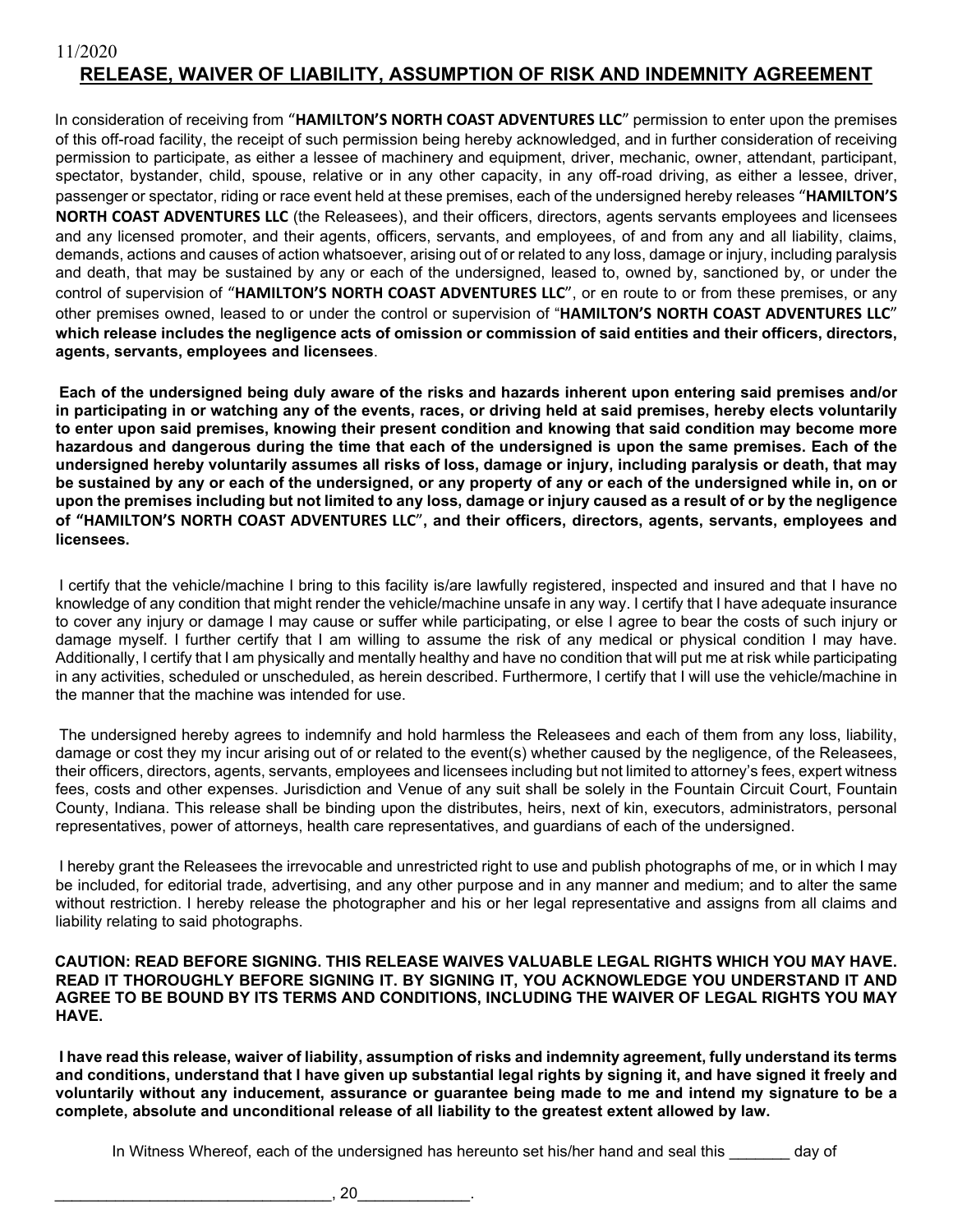| Minor Signature Required  | Printed |
|---------------------------|---------|
|                           |         |
| Parent Signature Required | Printed |
|                           |         |
| ****                      |         |
|                           |         |

## **CONSENT, RELEASE, WAIVER OF LIABILITY, ASSUMPTION OF RISK AND INDEMNITY AGREEMENT FOR MINOR**

I/We the parent, or custodial parent if divorced, or legal guardian hereby authorize (Name of Child) (Date of Birth) (Day and Date of Event) Event is a set of the road activities at the location is to participate in motorized off the road activities at the location operated by **HAMILTON'S NORTH COAST ADVENTURES LLC** a Michigan LLC located in Wakefield, Gogebic County, Michigan on the above date.

It is understood by me that **my child is participating AT THEIR OWN RISK** and that I, as the parent, or custodial parent if divorced, or legal guardian, have full legal authority to execute this Consent and Release, Hold Harmless, Assumption of Risk and Indemnification Agreement required to be executed by me prior to my child participating this day.

**I understand this Release, Hold Harmless, Assumption of Risk and Indemnification Agreement waives valuable legal rights for me and my child and creates obligations for me to "HAMILTON'S NORTH COAST ADVENTURES LLC". I understand my child may suffer serious and permanent injuries or death as a result of participation. I understand that this contract releases and holds harmless "HAMILTON'S NORTH COAST ADVENTURES LLC**" **and their officers, directors, shareholders, agents, servants, employees and licensees from any and all liability for injury, death or property damage including that caused by the negligent acts of omission or commission by "HAMILTON'S NORTH COAST ADVENTURES LLC" and their officers, directors, shareholders, agents, servants, employees and licensees to the fullest extent of the law.** 

**I hereby understand and agree that by signing this document that I agree to indemnify and hold harmless "HAMILTON'S NORTH COAST ADVENTURES LLC" and their agents, servants, employees, licensees, officers, directors and shareholders from any and all liability of every nature and kind as a result of my child being injured or killed or any property damage to my property or others property and that I further agree to indemnify such entities and persons from any damages, attorney's fees, court costs, expert witness fees and expenses and any other costs or expenses incurred by said entities or persons.** 

**By signing this Agreement, I declare I have read this release, waiver of liability , assumption of risk and indemnity agreement, fully understand its terms and conditions, understand that I have given up substantial legal rights by signing it in order for my child to participate, and have signed it freely and voluntarily without any inducement, assurance or guarantee being made to me and intend my signature to be a complete, absolute and unconditional release of all liability to the greatest extent allowed by law and I agree to be bound by all terms, conditions and obligations therein.**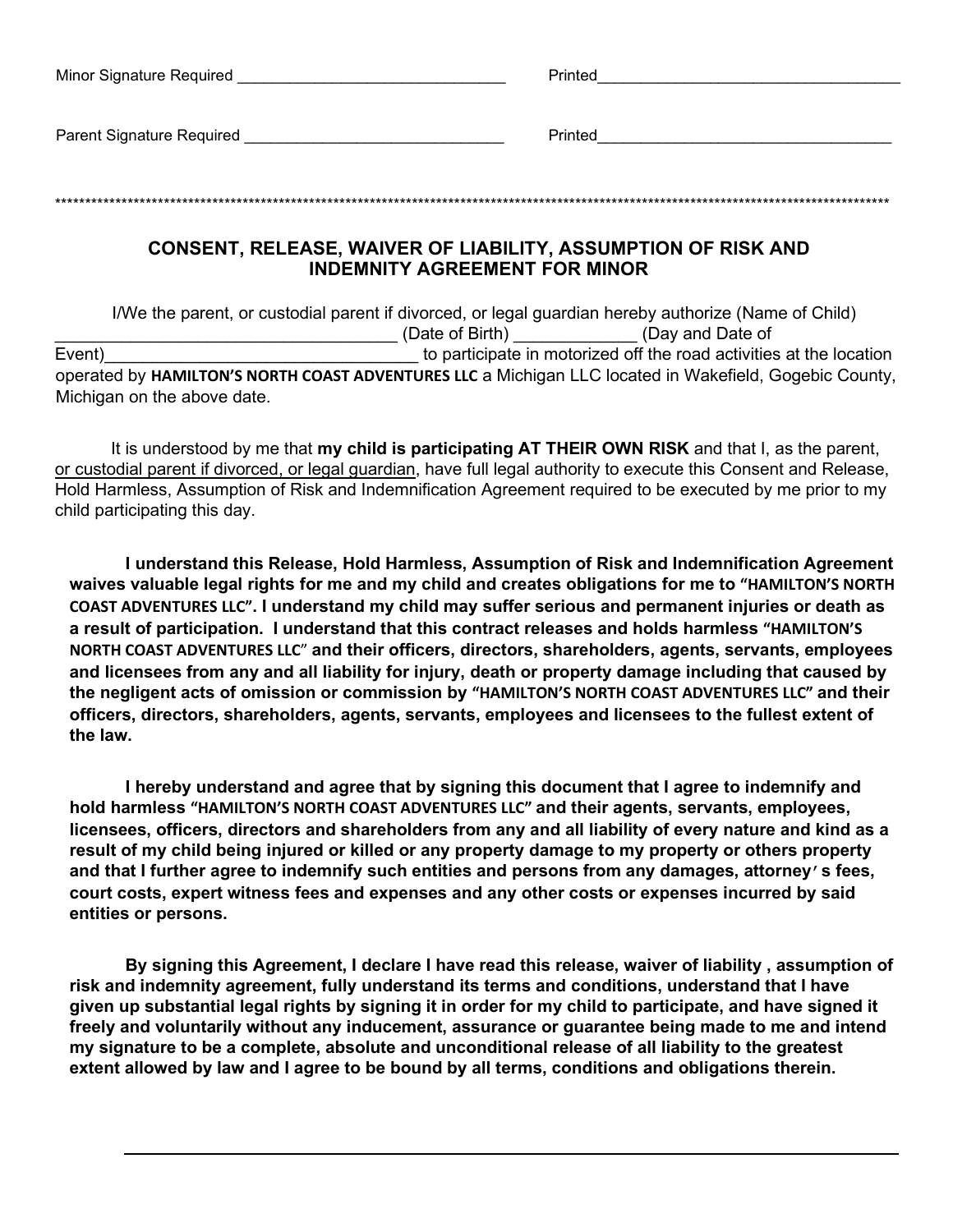| Printed Name of Parent/Legal Custodian | Signature of Parent/Legal Custodian |
|----------------------------------------|-------------------------------------|

Driver's License Number 2012 10 Digit Phone Number

## **Person and Phone Number to Contact in Emergency**

| Person       | (Please Print)                          | <b>Phone Number</b> |  |
|--------------|-----------------------------------------|---------------------|--|
| Received by: | "HAMILTON'S NORTH COAST ADVENTURES LLC" | Date:               |  |

\_\_\_\_\_\_\_\_\_\_\_\_\_\_\_\_\_\_\_\_\_\_\_\_\_\_\_\_\_\_\_\_\_\_\_\_\_\_ \_\_\_\_\_\_\_\_\_\_\_\_\_\_\_\_\_\_\_\_\_\_\_\_\_\_\_\_\_\_\_\_\_\_\_\_\_\_\_\_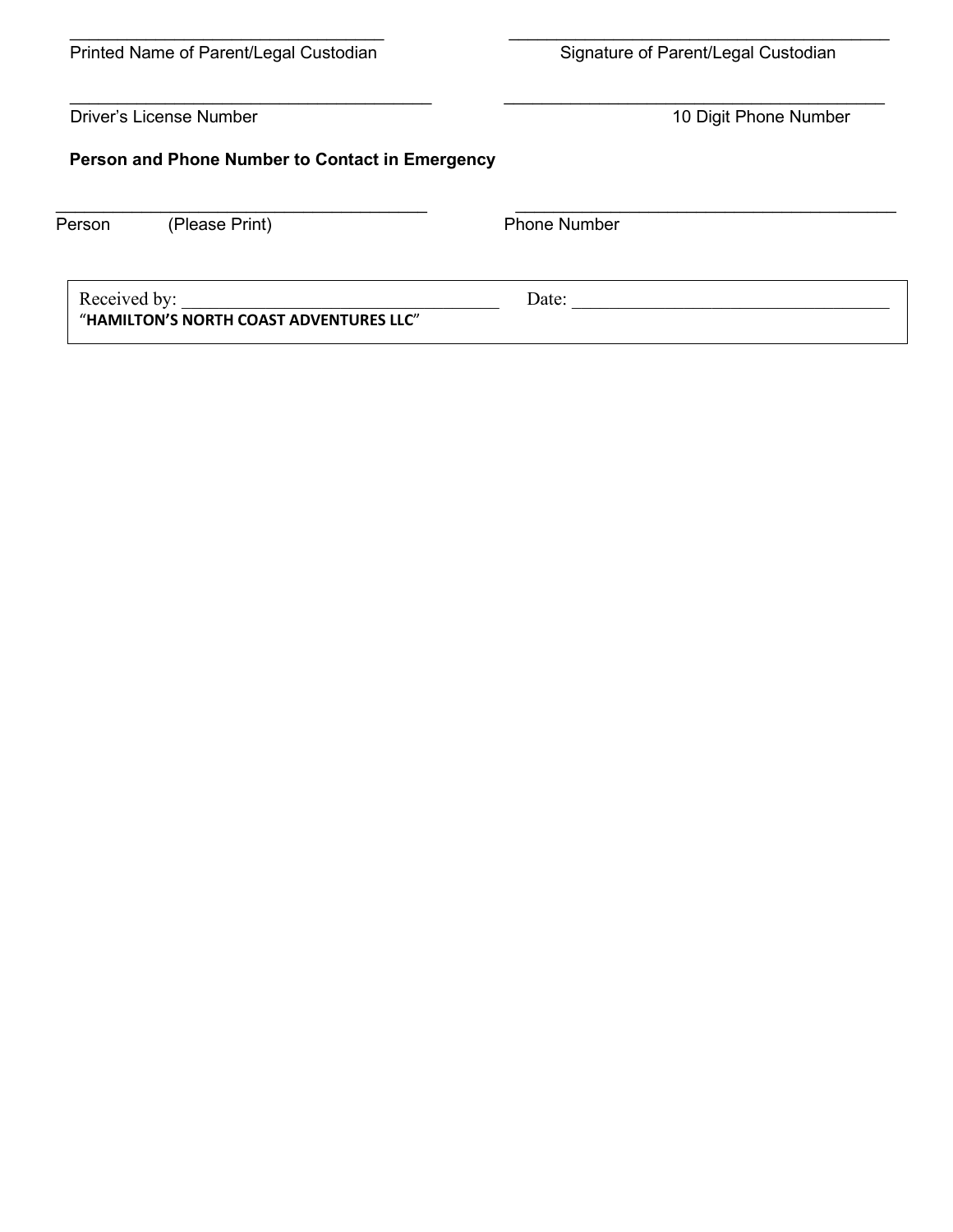## **AUTHORIZATION FOR MEDICAL/SURGICAL TREATMENT OF MINORS**

|                                             |      |                 |            | being the custodial parent and/or legal guardian of |
|---------------------------------------------|------|-----------------|------------|-----------------------------------------------------|
| (Print Name)                                |      |                 |            |                                                     |
|                                             | born |                 |            | And pursuant to <b>I.C.</b>                         |
| (Name of Child)                             |      | (Date of Birth) |            | (State)                                             |
|                                             |      |                 |            |                                                     |
| 40.00.44 st season the model control of the |      |                 | $       -$ |                                                     |

**16-36-1-1 et seq.,** do hereby authorize \_\_\_\_\_\_\_\_\_\_\_\_\_\_\_\_\_\_\_\_\_\_\_\_\_ and/or \_\_\_\_\_\_\_\_\_\_\_\_\_\_\_\_\_\_\_\_\_\_\_\_\_ (Print Name of Authorized Person) to consent to and secure for or on my behalf medical and/or surgical treatment for our child.

The consent of any person listed below shall be the equivalent of consent by us personally and any physician, hospital, clinic or other medical establishment, including emergency medical personnel, may relay upon said consent in rendering medical treatment to said child, including, but not limited to, diagnoses, treatment, medication and surgery.

**This consent shall remain in effect until revoked in writing by the undersigned but no more than sixty (60) days from the date of execution.** 

The adult person/s authorized to secure for and on our behalf medical and/or surgical treatment for and on behalf of our children are:

\_\_\_\_\_\_\_\_\_\_\_\_\_\_\_\_\_\_\_\_\_\_\_\_\_\_\_\_\_\_\_\_\_\_\_\_\_\_\_\_\_\_\_\_\_\_\_\_ \_\_\_\_\_\_\_\_\_\_\_\_\_\_\_\_\_\_\_\_\_\_\_\_\_\_\_\_\_\_\_\_\_\_\_\_\_\_\_\_\_\_\_\_

Printed Name of Authorized Person Printed Name of Authorized Person

Signature of Authorized Person Signature of Authorized Person **(Signature of authorized person(s) can be obtained at the time of arrival to North Coast Adventure Park and does not need to be notarized.)** 

\_\_\_\_\_\_\_\_\_\_\_\_\_\_\_\_\_\_\_\_\_\_\_\_\_\_\_\_\_\_\_\_\_\_\_\_\_\_\_\_ \_\_\_\_\_\_\_\_\_\_\_\_\_\_\_\_\_\_\_\_\_\_\_\_\_\_\_\_\_\_\_\_\_\_\_\_

## EMERGENCY CONTACT INFORMATION:

| Name: | Phone: |
|-------|--------|
| Name: | Phone: |

| Phone: |  |
|--------|--|
| Phone: |  |

## INSURANCE INFORMATION:

| Name of Health Insurance Company:                    |  |
|------------------------------------------------------|--|
| Policy # or $I.D.$ #:                                |  |
| <b>Address of Carrier:</b>                           |  |
| Known Allergies or conditions we should be aware of: |  |

**I affirm under the pains and penalties of perjury that the foregoing representations are true and correct.** 

\_\_\_\_\_\_\_\_\_\_\_\_\_\_\_\_\_\_\_\_\_\_\_\_\_\_\_\_\_\_\_ \_\_\_\_\_\_\_\_\_\_\_\_\_\_\_\_\_\_\_\_\_\_\_\_\_\_\_\_\_\_\_ \_\_\_\_\_\_\_\_\_\_\_\_\_\_\_